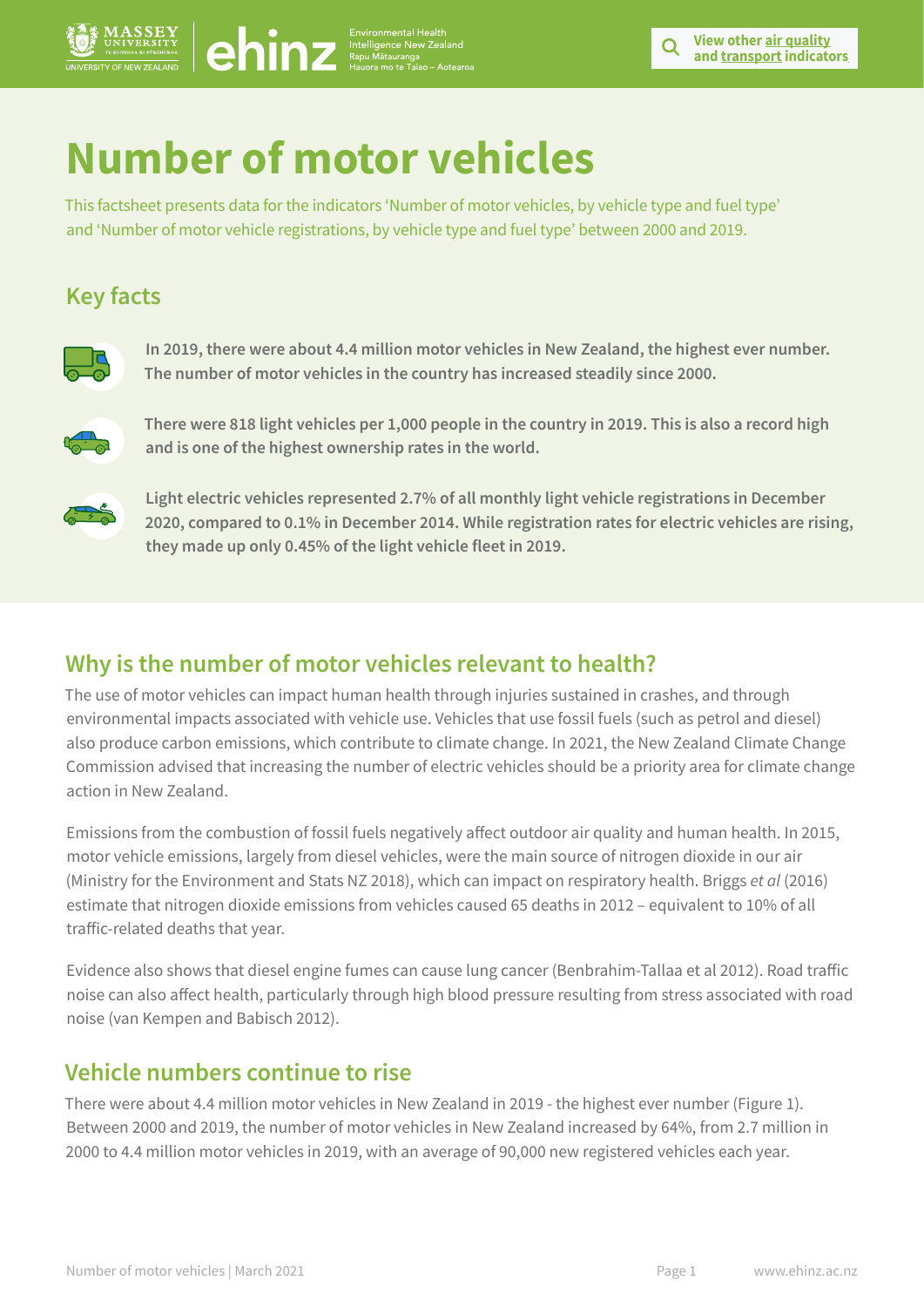#### **Figure 1: Number of motor vehicles, 2000–2019**



**Source:** Ministry of Transport 2020

### **Light vehicles make up three quarters of the total vehicle fleet**

In 2019, light passenger vehicles were the most common type of vehicle, with 3.4 million vehicles making up 76.4% of the total vehicle fleet (Figure 2). Light commercial vehicles accounted for a further 15.0% of the fleet (659,000 vehicles). In total, light vehicles of both types made up a combined 91% of the total vehicle fleet. The remainder consisted of 183,000 motorcycles (4.1% of the fleet), 153,000 trucks (3.5%) 12,000 buses (0.3%) and 34,000 vehicles of other classes (0.8%).



#### **Figure 2: Vehicle types as a proportion of the combined vehicle fleet, 2019**

**Note:** Values may not add up to 100% due to rounding. 'Other' vehicles include mobile machines, special-purpose vehicles, tractors and agricultural equipment. **Source:** Ministry of Transport 2020

### **Car ownership per capita continues to increase**

Between 2000 and 2019, the number of light vehicles per capita increased from 647 to 818 vehicles per 1,000 people (Figure 3). This rate represents one of the highest levels of car ownership in the world (Ministry of Transport 2020).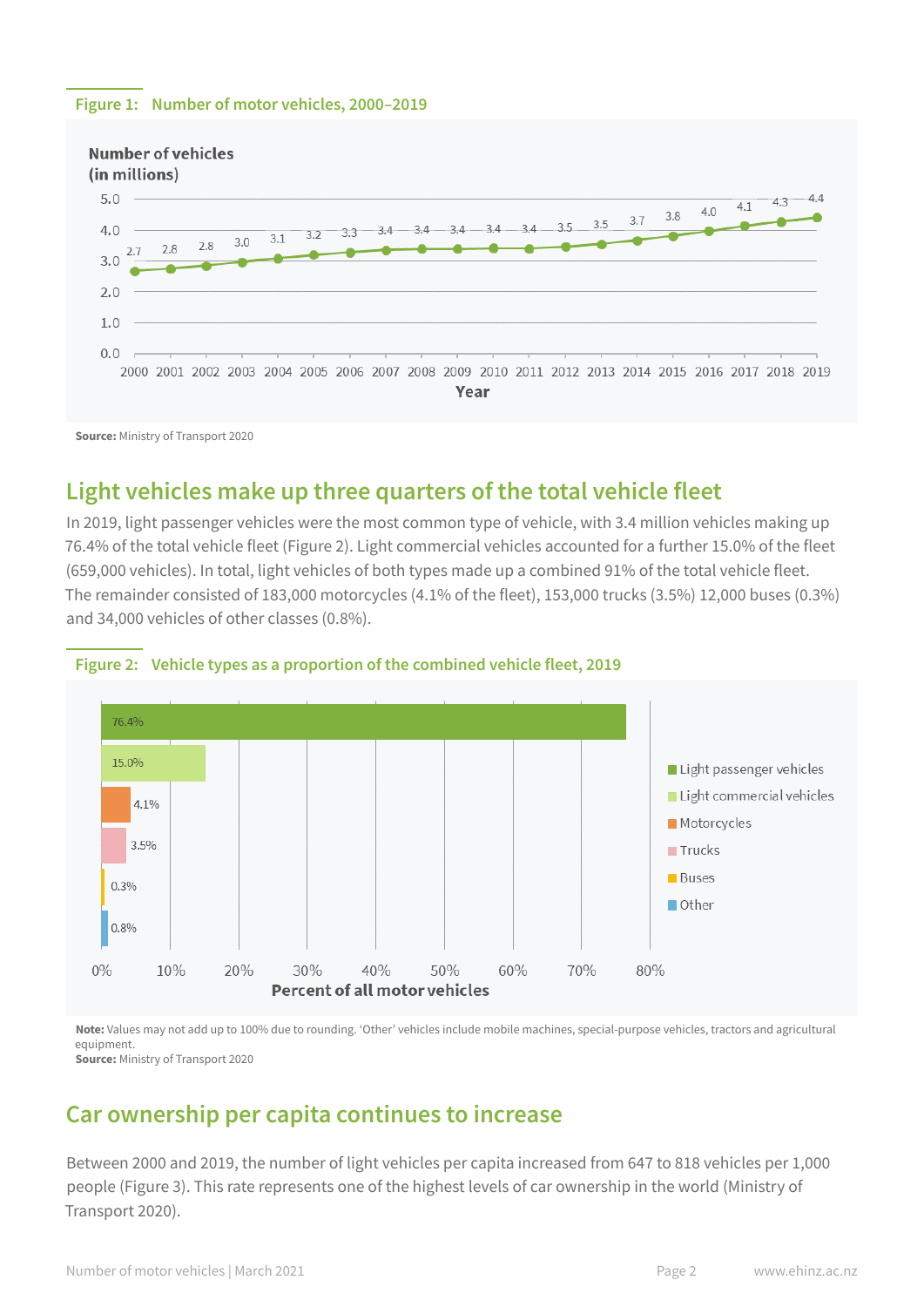#### **Figure 3: Light motor vehicle ownership per capita, 2001–2019**



#### Number of light vehicles per 1,000 people

**Source:** Ministry of Transport 2020

Light vehicle ownership rates varied across the country (Figure 4). The region with the highest ownership rate was Nelson-Marlborough (1,014 light vehicles per 1,000 people) and the region with the lowest ownership rates was Wellington (681 light vehicles per 1,000 people).



**Figure 4: Light motor vehicle ownership per capita, by region, 2019**

**Source:** Ministry of Transport 2020

### **Diesel vehicle numbers are still increasing**

The number of diesel vehicles has increased steadily since 2000, particularly within the light commercial vehicle fleet (Figure 5).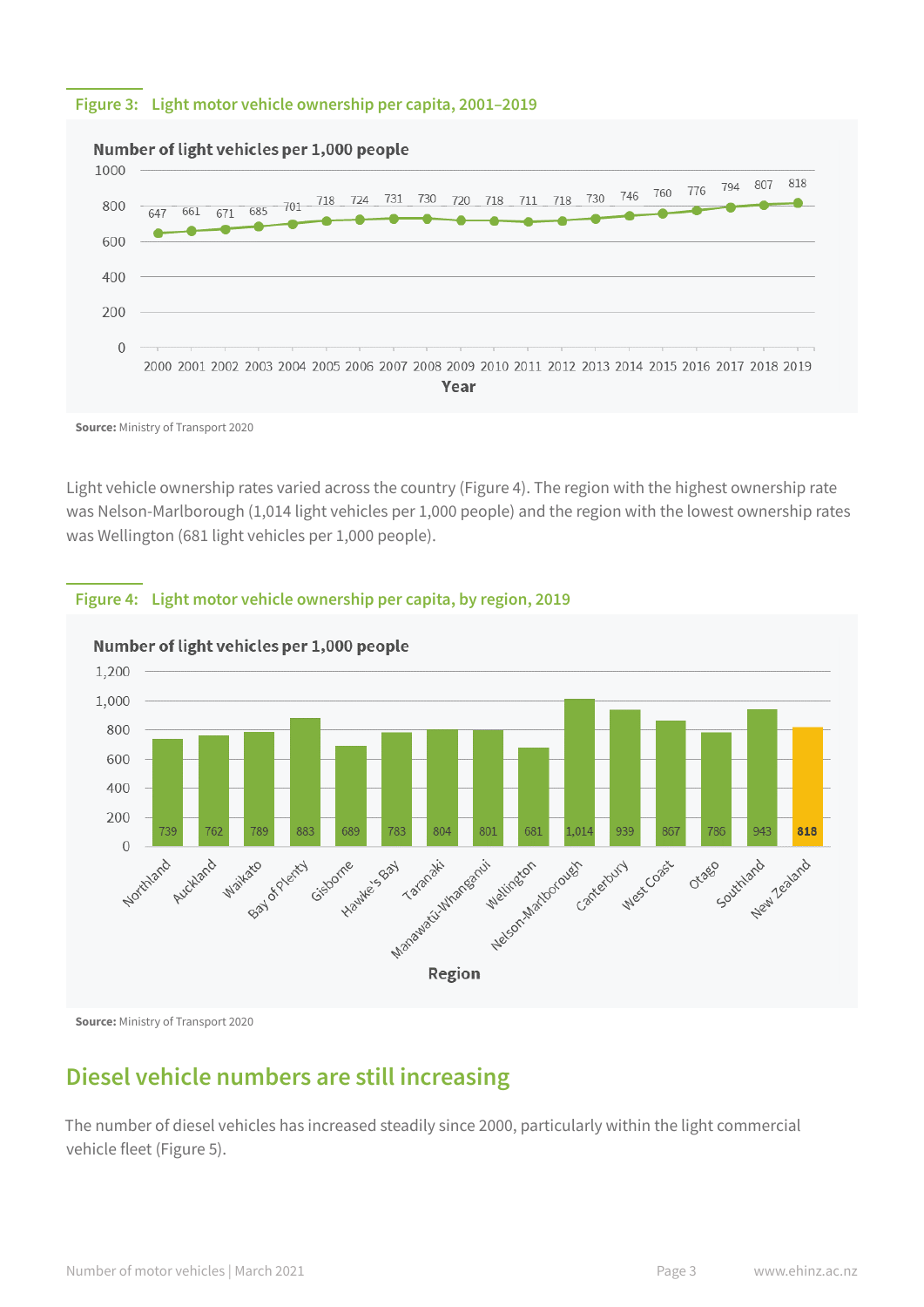#### **Figure 5: Number of diesel vehicles, by vehicle type, 2000–19**



**Source:** Ministry of Transport 2020

In 2019, 20% of the total light vehicle fleet were diesel-powered, due to 76.6% of light commercial vehicles and 8.7% of light passenger vehicles being diesel-powered (Figure 6). The truck and bus fleet almost entirely consists of diesel vehicles, with petrol vehicles representing just 1.9% and 1.6% (respectively) of each vehicle type.

The light commercial fleet has displayed a notable increase in the proportion of diesel vehicles – up from 43.4% in 2000. In the same period, the proportion of diesels in the truck and bus fleets increased by 5.1% and 7.3% respectively, while the proportion of diesel-powered light passenger vehicles increased by 2.0%.



#### **Figure 6: Percentage of diesel and petrol vehicles, by vehicle type, 2019**

**Source:** Ministry of Transport 2020

### **Electric Vehicles in New Zealand**

Electric vehicles (EVs) are charged externally from a power source. There are two types of electric vehicles in New Zealand.

- **Battery electric vehicles (BEVs)** are purely electric vehicles, powered solely by batteries.
- **Plug-in hybrid electric vehicles (PHEVs)** use a combination of batteries and a conventional fuel-burning engine.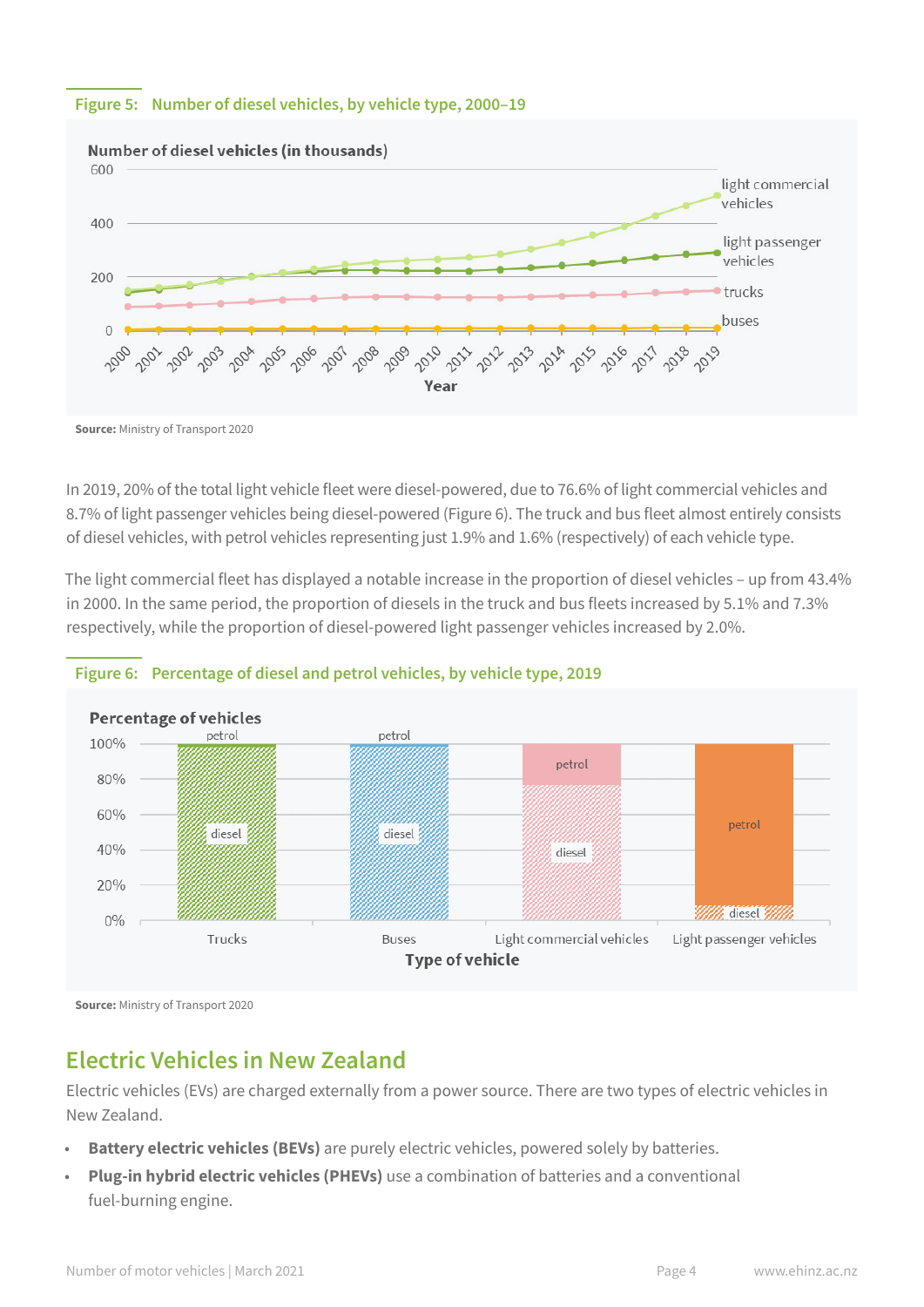**Petrol hybrid vehicles** are not rechargeable from external electrical power sources and are not counted as 'electric vehicles' in the statistics used to produce this factsheet.

### **Electric and petrol hybrid vehicles are a growing minority**

While the light vehicle fleet remains dominated by vehicles powered exclusively by fossil fuels, electric vehicles (both BEV and PHEV) and petrol hybrids have grown as a proportion of the fleet, particularly since around 2015–16 (Figure 7). Nevertheless, as of 2019, petrol hybrids represented 1.28% of the fleet, while battery and plug-in hybrid electric vehicles made up only 0.45% of the fleet between them.



**Figure 7: Electric vehicles and petrol hybrid vehicles as a percentage of the light vehicle fleet, 2000–2019**

**Source:** Ministry of Transport 2020

### **The number of electric vehicles is increasing**

The electric vehicle fleet in New Zealand is almost exclusively composed of light passenger vehicles. In 2020, there were almost 24,000 electric vehicles, up from only 161 in 2013 (Figure 8). Around 75% of the light electric vehicle fleet is made up of pure electric BEVs; the rest of the fleet consists of plug-in hybrid vehicles.



### **Figure 8: Number of light electric vehicles, 2013–2020**

**Source:** Ministry of Transport 2020

Light electric vehicles are gradually forming a larger percentage of new light vehicle registrations (Figure 9). In December 2020, light electric vehicles accounted for 2.7% of all light vehicle registrations in that month, compared to 0.1% in December 2014.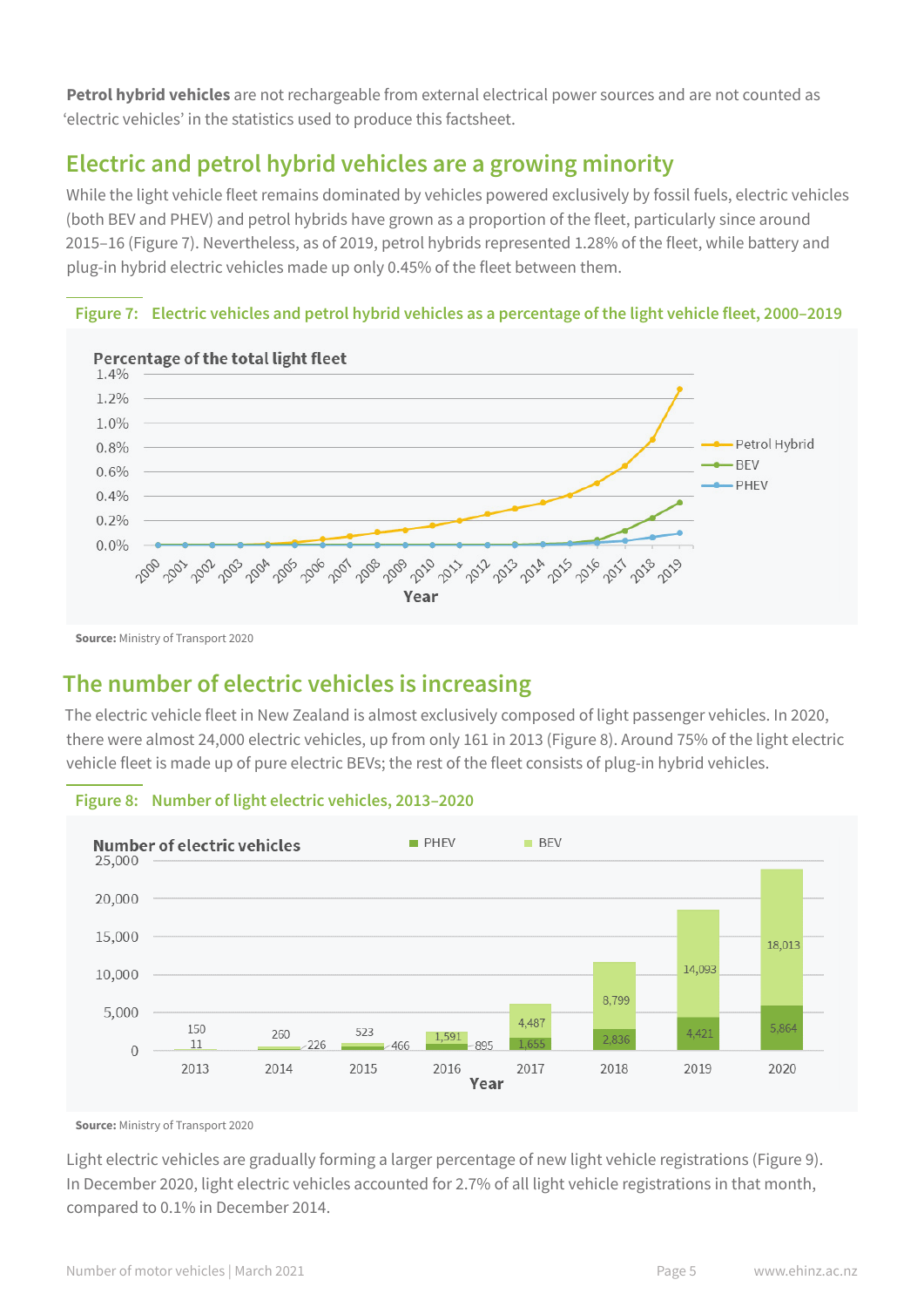#### **Figure 9: Percentage of monthly light vehicle registrations that are electric vehicles, December 2014 – December 2020**



**Source:** Ministry of Transport 2020

### **Electric vehicle ownership per capita was highest in more urbanised regions**

In 2020, there were 4.9 light electric vehicles per 1,000 people in New Zealand (Figure 10). Ownership per capita was markedly higher in major urban centres, with the Wellington region having the highest light electric vehicle ownership rates of all - despite having the lowest rate of light vehicle ownership per capita overall (see Figure 4 above). Meanwhile, the West Coast region had the lowest electric vehicle ownership rate, of just one electric vehicle per 1,000 people.

#### **Figure 10: Light electric vehicles per 1,000 people, by region, 2020**



Light electric vehicle ownership

**Source:** Ministry of Transport 2020

### Data for this indicator

Data for these indicators comes from the Ministry of Transport's Annual vehicle fleet statistics and the monthly electric vehicle registrations. Data for each year is a snapshot taken at the end of the month of December.